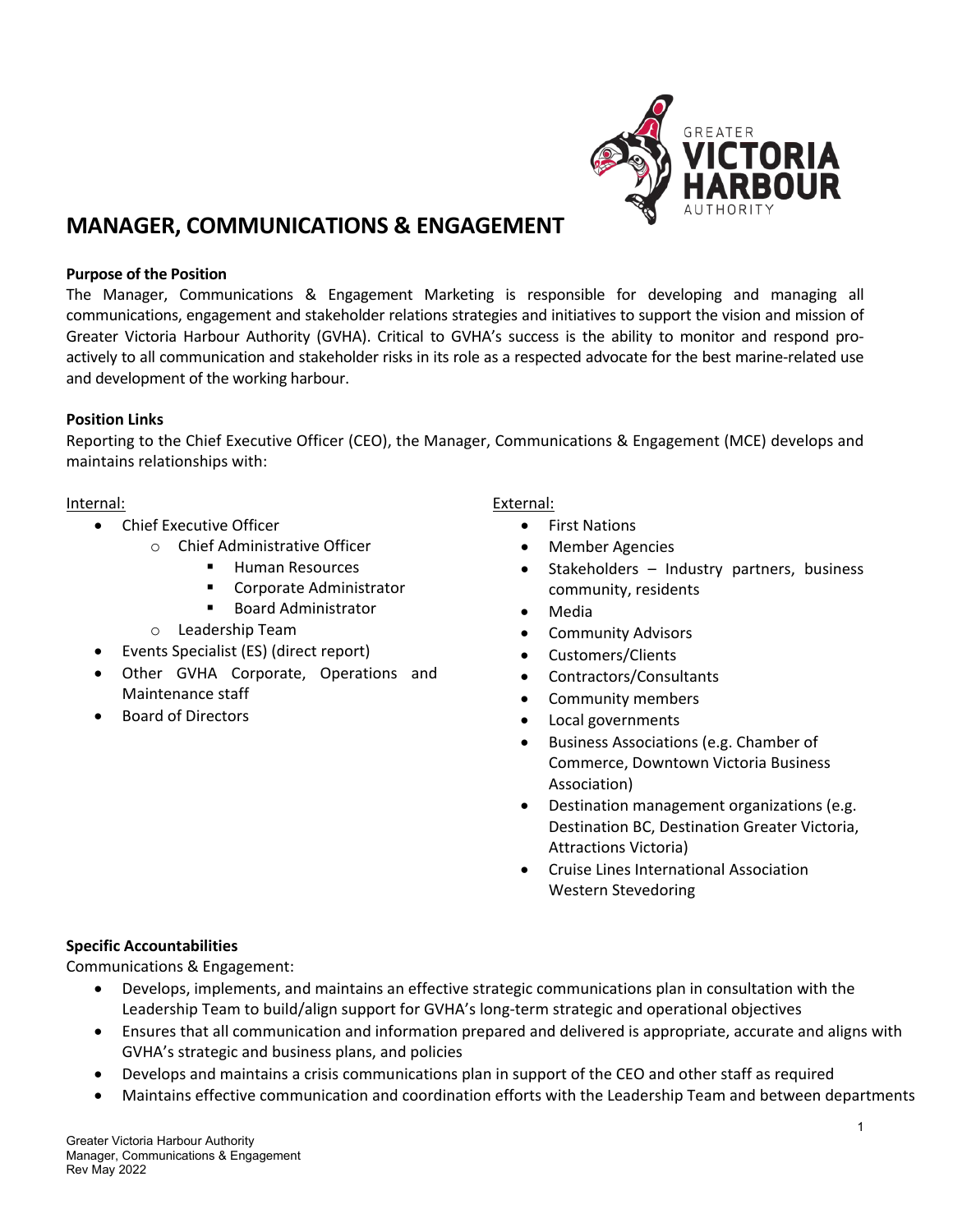- Provides support to CEO for Government Relations consultants by developing messaging and communication relating to Government relations (Municipal, Provincial, Federal)
- Drafts and edits reports, updates and presentations
- Drafts media releases, media advisories, strategic initiative updates for varying stakeholders and audiences
- Oversees content production for social media posts, articles, publications, e-newsletters, etc.
- Develops website content strategy
- Drafts specialized content including Annual Reports, public business plans, CEO/Director/Member Agency presentations, etc.
- Maintains consistent messaging, strategy and execution across all communications and marketing platforms

# Media Relations:

- Fosters accurate/positive media portrayal of GVHA activities by providing background information when necessary
	- Develops, implements and maintains a media relations program including:
		- o Acting as media contact and response
		- o Seeking proactive opportunities for positive media coverage
		- $\circ$  Liaising with media to provide positive, consistent and credible information
		- o Acting as spokesperson when delegated
		- o Spokesperson training and preparation
- Oversees development and implementation of social media strategy

# Stakeholder & Partner Engagement:

- Facilitates stakeholder engagement with member agencies and stakeholders and acts as a resource of information
- Develops and oversees implementation and maintenance of a stakeholder engagement program
- Ensures a high level of customer service is provided to clients/customers
- Establishes and maintains ongoing lines of communication between GVHA and clients/customers
- Supports and administers customer surveys
- Develops and implements a GVHA awareness/reputational campaign
- Develops, implements and maintains a Feedback management program/system including:
	- o Updates and streamlines Feedback strategy for logging and responding to feedback received
	- o Reporting on issues and trends of GVHA's stakeholders
- Chairs the organization's Community Liaison Committee

Marketing & Branding:

- Oversees all GVHA marketing/branding/advertising strategies/activities for all lines of business and facilities
- Oversees development of business development marketing as required
- Coordinates across the organization to ensure consistent application of branding guidelines (including signage program)
- Acts as the internal lead on developing and implementing GVHA's signage and wayfinding strategy
- Manages strategic marketing and communications consultants, external graphic designers and web developers/designers as required

## Events:

- Oversees organization of all GVHA led/sponsored/supported/corporate events (both internal and external)
- Oversees participation in community events such as boat shows, trade shows, etc., to raise GVHA's profile
- Oversees management of all Harbour Festival activities
- Oversees GVHA's sponsorship program including creating strategy with ES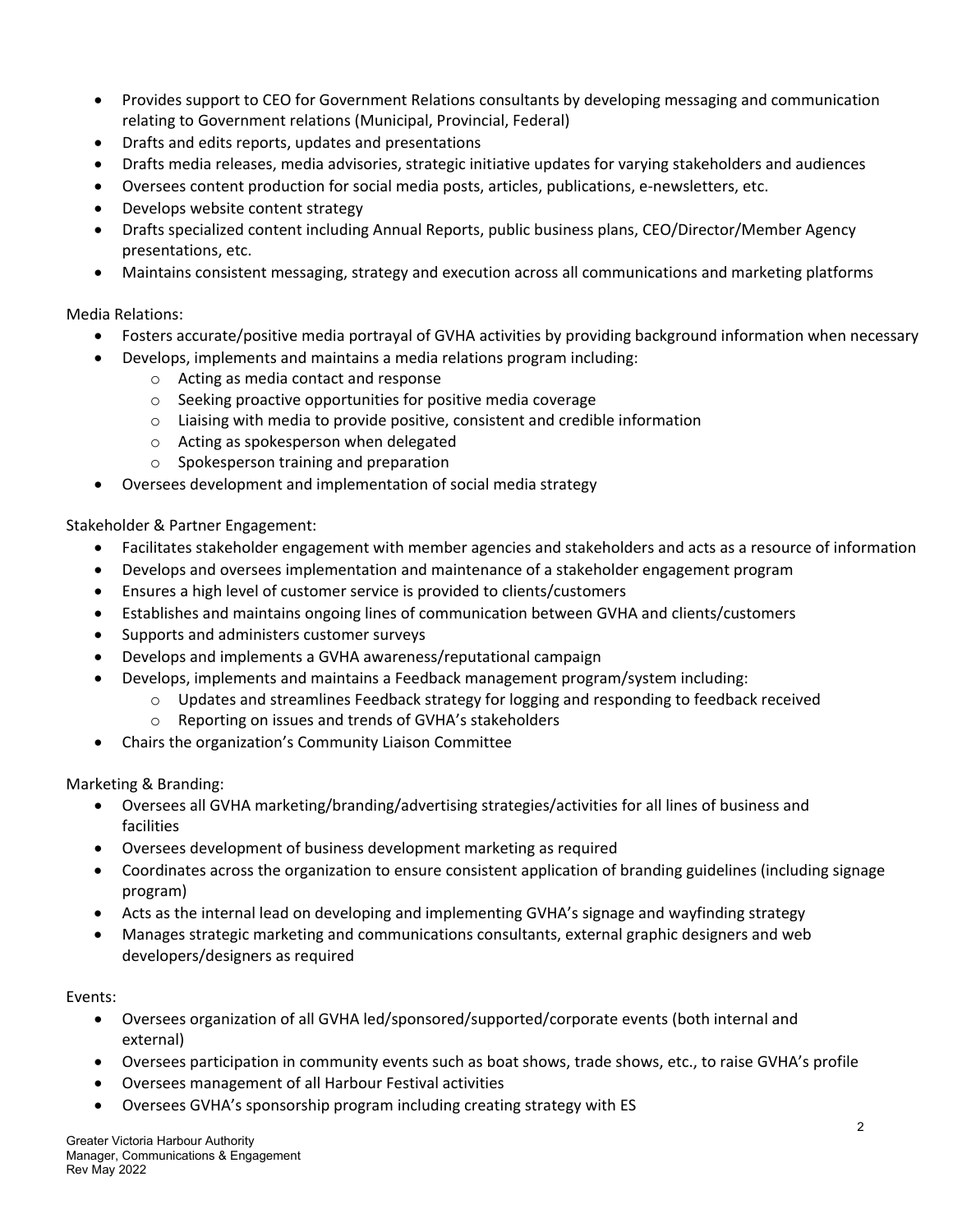Risk Management:

- Assists CEO with strategic communications, stakeholder engagement and related enterprise-wide risk management based on Board policy
- Develops processes and disciplines around monitoring/assessing communications and stakeholder related risks and reputation management
- Identifies mitigation strategies to manage any potential stakeholder/community engagement issues
- Works with all departments to determine resources required to mitigate and/or reduce communication and stakeholder related risks
- Communicates/engages with staff and Board on communications and stakeholder related enterprise-wide risk management

Human Resources:

- Manages selection and hiring, supervision, performance management and conducting of performance reviews for direct reports
- Provides direction, training, coaching and motivation to direct and in-direct reports
- Maintains effective communication and coordination efforts with the Leadership Team and between departments

# **Financial Responsibility**

- Develops and monitors annual budget for areas of responsibility (communications, marketing, events)
- Signing authority as per Corporate Delegation of Financial Authority Policy

# **Tools/Equipment**

- Operates standard office equipment as well as video conferencing and audio visual equipment
- Operates computer for word processing, database, spreadsheets, electronic mail, calendar, internet, etc.
- Computer software includes Microsoft Office (Word, Excel, PowerPoint)
- Graphics design and web maintenance software an asset

## **Working Conditions**

- Office environment and site/field environment
- Eligible for our Remote Work Policy
- Regular, full-time position
- Occasional evenings and/or weekends due to operational requirements and/or to cover corporate and community events communication (more frequent in summer months)
- Public/customer relations
- Available on call for after-hours communications assistance as needed

## **Experience and Education**

- Post Secondary education in Communications, Public Relations, Marketing
- Minimum of 8 years experience supporting a strategic communications program in a not-for-profit environment with an emphasis on media relations and writing
- Minimum of 5 years recent, related experience in marketing role
- Experience working with a Board of Directors
- Experience working with Indigenous Peoples
- Experience in supervising communications and marketing support staff
- Experience in developing, implementing and evaluating strategic communications plans
- Experience in developing marketing plans
- Experience in event planning